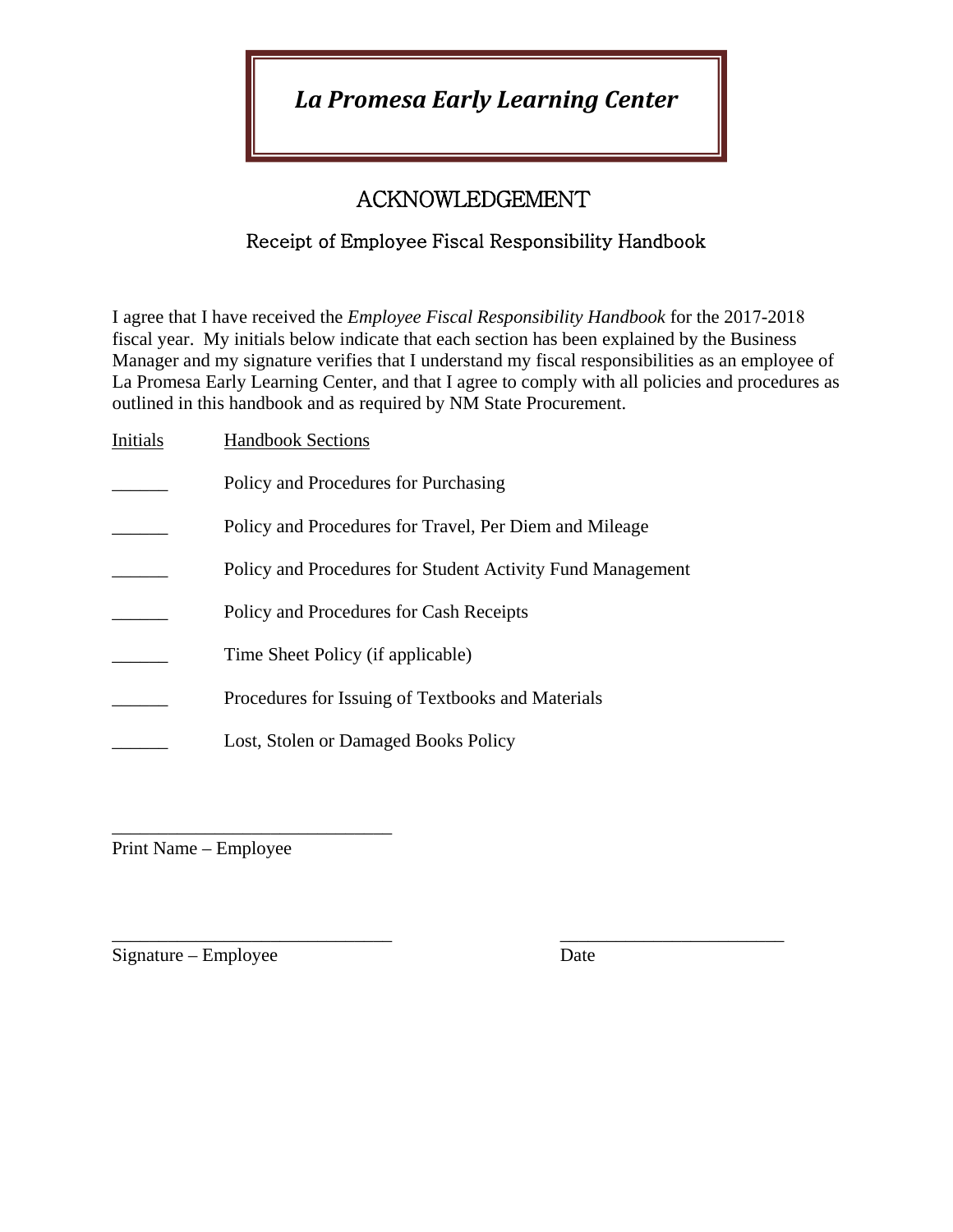## **LA PROMESA EARLY CENTER**

#### **GOVERNING COUNCIL POLICY**

| Date Adopted: Pending GC approval | <b>Policy:</b> |
|-----------------------------------|----------------|
| Date(s) Revised:                  | Page 1 of 6    |

#### **Student Activity Fund Management**

In general, Student Activity Funds are those funds that are owned, operated, and managed by students under the guidance and direction of an approved staff member for educational, recreational, and/or cultural purposes. The school Executive Director is authorized to approve the formation of all class organizations, clubs, and associations. All fund raising activities must be approved by the school Executive Director and business manager prior to initiating the fund raising activity.

#### **POLICY:**

- 1. Projects that raise student activity funds should contribute to the educational experience of students and not be in conflict with, but rather add to, the existing curriculum.
- 2. Student Activity Funds should, whenever possible, be spent for the benefit of those students currently enrolled in the school who have contributed to the accumulation of these funds.
- 3. Student activities should be conducted so that they offer minimum competition to any commercial concerns, while still benefiting the student body as a whole.
- 4. All Activity Fund receipts and disbursements must be documented in accordance with established cash receipts and cash disbursements procedures.
- 5. The school Executive Director, or their designee, is responsible for the management of the school's Activity Funds.
- 6. The school Business Manager shall develop and maintain the procedures necessary to implement this policy in accordance with any applicable laws.

#### **PROCEDURES:**

- 1. The teacher or advisor in charge of the student activity will be responsible for receipting and depositing funds collected.
- 2. The teacher or advisor in charge of the student activity will adhere to the 24 hour banking rule outlined in NMAC 6.2.2.14.3.
- 3. Cash receipts for student activity funds shall be given to the front office where a pre-numbered receipt will be issued which identifies the activity for entry into the school's accounting system.
- 4. In the case of an off-site activity such as an intramural sports function, the teacher or advisor in charge of the activity will ensure that all cash is accounted for. It is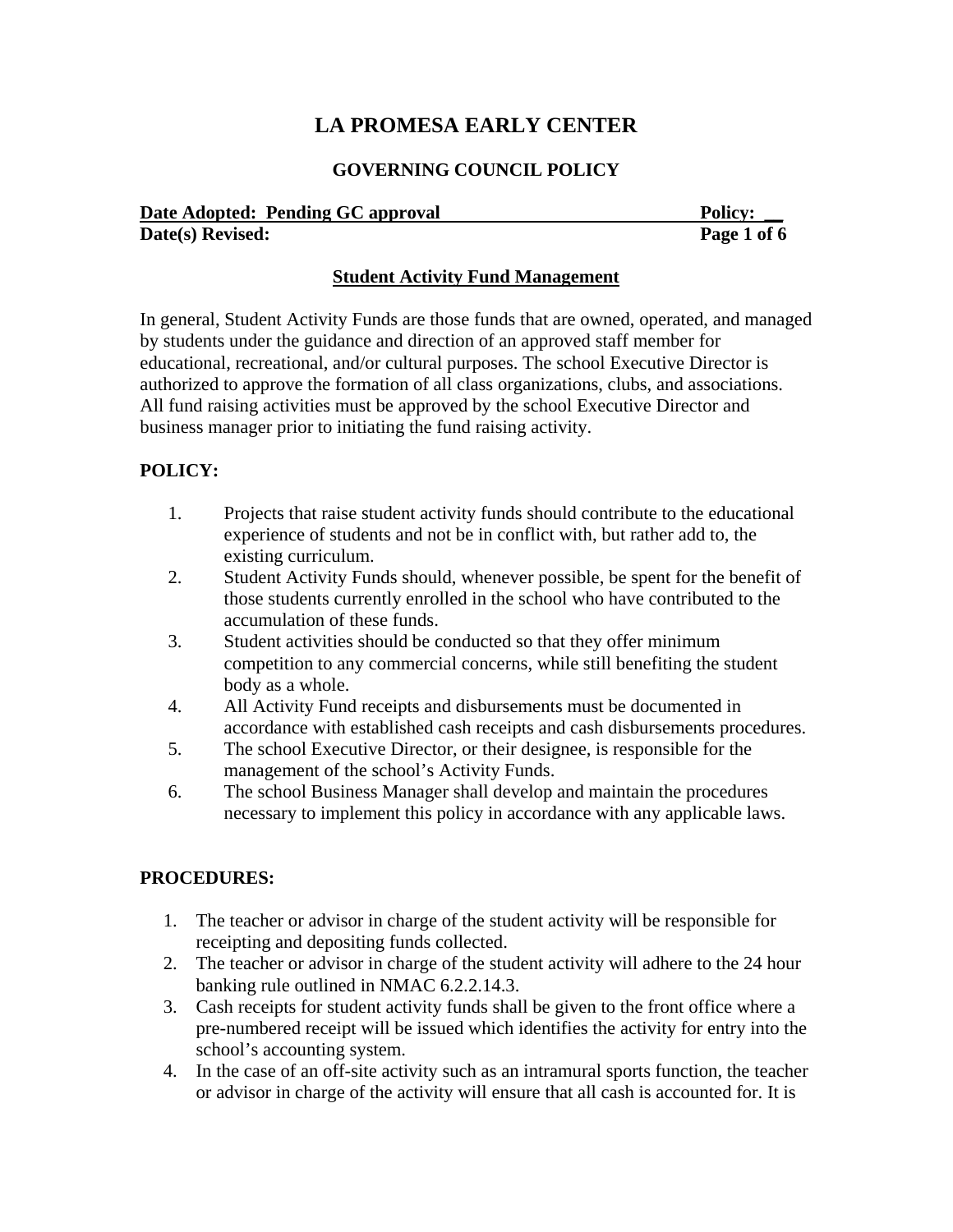recommended that two people independently verify cash receipts and, after arriving at the same conclusion, place their initials a count sheet verifying that all receipts have been tallied. The count sheet shall be given to the school Business Manager for verification.

- 5. In a situation where activity fund receipts are taken after school hours, the teacher or advisor in charge of the activity shall make sure that all receipts are properly safeguarded pursuant to NMAC 6.2.2.14.1.
- 6. The teacher or advisor in charge of the activity shall adhere to the school's adopted policy regarding the Procedures For The Receipt Of Funds at all times.

#### **APPLICATION FOR NEW STUDENT ACTIVITY FORM:**

If a new student activity fund is required, an Application for new Student Activity Account must be filled out by the sponsor, approved by the Executive Director and submitted to the Business Office for approval. Once the Business Office has approved the form, the Business Manager will assign a new account number.

A Copy of the form will be sent back to the sponsor with the new assigned account number, which must be referenced on all materials. No fund raising activities will be allowed until after the Finance Department has approved new funds.

### **LOG OF ALL ACTIVITIES:**

A log of all approved activities is to be compiled and retained by the sponsor. This log will be used to identify fund raisers and use of funds on campus and to ensure procedures are being followed. The prior year and current year's log must be available to review upon request by auditors or Business Office personnel.

#### **SPONSOR'S RESPONSIBILITIES:**

It is the sponsor's responsibility to understand and ensure compliance with all District policies and procedures as outlined in this manual. Failure to follow or lack of knowledge of procedures does not preclude sponsors from full responsibility and possibly disciplinary action as a result of this failure or lack of knowledge.

Failure to adhere to the fund raising policies and procedures illustrated in this manual may adversely affect the school's or club's ability to continue having fund raising activities. All noncompliance issues will be presented to administration for corrective action. Fund raising activities and supporting documentation are subject to unannounced audit(s).

The sponsor is fiscally responsible for all facets of the fund raising activity. He/she may be held liable for all unapproved fund raising activities and for any shortages identified if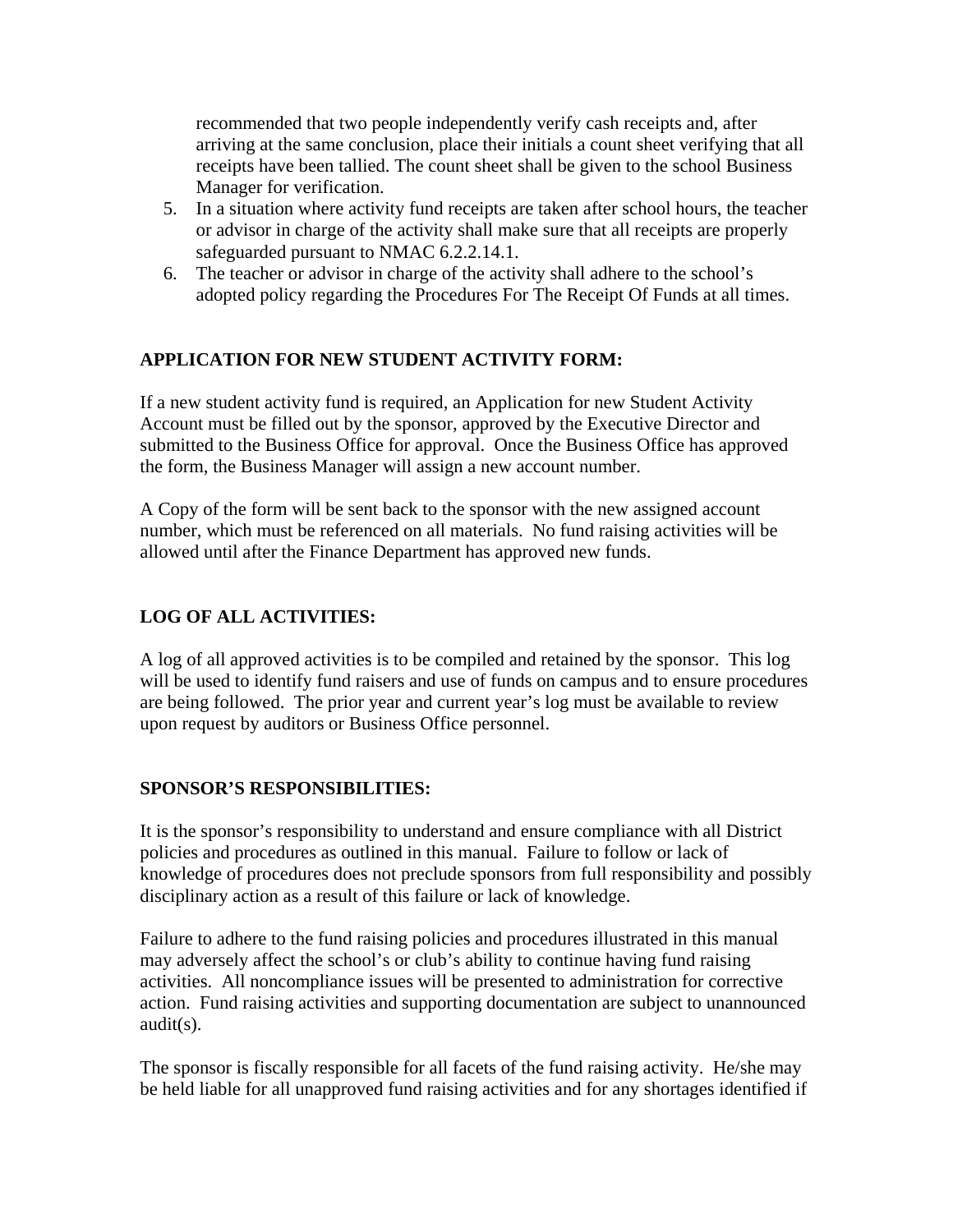District policy has not been followed. All sponsors are required to sign the Fund Raising Agreement section on the Application for Fund Raising.

Sponsor's responsibilities include but may not be limited to:

- a. Planning the activity with club members.
- b. Selecting the vendor
- c. Scheduling the activity with the Executive Director or designee.
- d. Properly completing the *Fund Raising Application* prior to entering into any agreement and/or receiving product from a vendor. The sponsor, not the Charter School, will be liable for product delivered and amount due if sponsor fails to obtain prior approval.
- e. Maintaining the appropriate controls to ensure that all monies are collected and turned in to the Business Office assistant on a timely basis (within 24 hours) and students are held accountable for outstanding product and amounts.
- f. Ensures that data is available to prepare a perpetual inventory of all products including incentive products, funds received, a list of delinquent accounts and outstanding product. Explanation of Outstanding Amounts can help sponsors with outstanding balances owed. This form should be used by sponsors as a tool only. This form does not need to be turned in to the Business Office, but may be requested by the Executive Director.
- g. Obtains the Executive Directors' approval for disposal of all surplus/damaged products. Surplus products are given away by the Executive Director and **not the sponsor.**
- h. Once a student fails to return product or pay for the product, then the sponsor should not issue any additional product (regardless of student's classification) until said student clears his/her record.

The sponsor must ensure that all club receipts and disbursements are processed in accordance with District policies and procedures. Please refer to the following section entitled CASH RECEIPTS and DISBURSEMENTS for guidelines, which govern these activities.

In general, product should be distributed after school or during a time when class is not unduly disrupted. Students are encouraged to sell the product to his/her immediate family or to known individuals. The District does not encourage activities that require and/or encourage students to sell "door to door."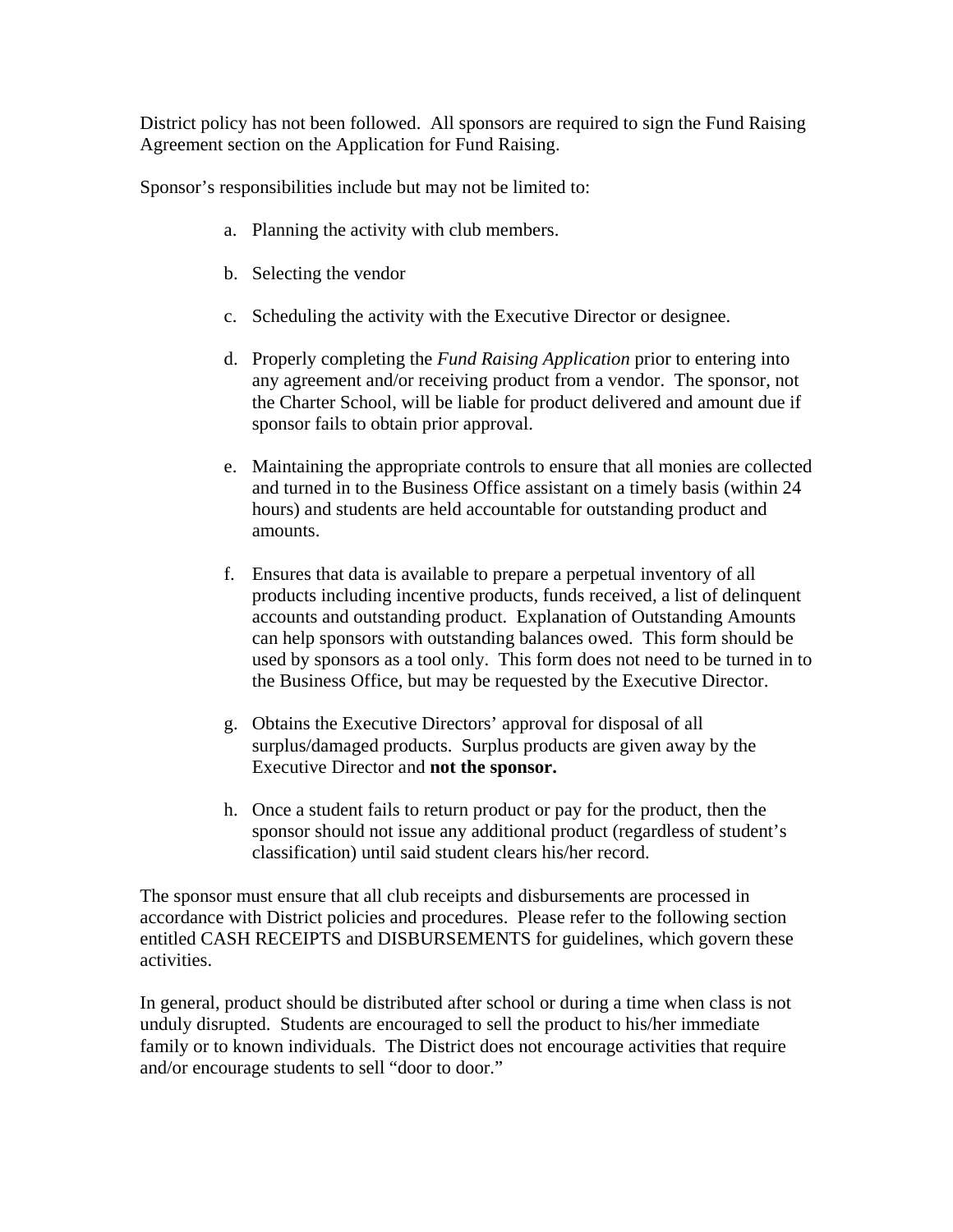The sponsor must notify the Executive Director and then immediately report all thefts to the Business Office. The sponsor may be liable for not reporting losses on a timely basis.

The sponsor should ensure that they do not use any parent organization activities in an effort to circumvent District policy.

The sponsor should make a concerted effort to collect 100% of the total outstanding balance. Consistent losses, uncollectible balances, thefts, and/or uLPECSounted for balances may restrict a sponsor's ability to participate in fund raising activities.

La Promesa Early Center:

- a. Reserves the right to stop payment on all fund raising activities in which the sponsor/vendor neglected to follow district policy. In these cases, a contract exists between the vendor and employee.
- b. Will not be liable for any unapproved fund raising activities;
- c. Will remove vendors from the "Approved List" for noncompliance with District policy.

#### **APPROVAL OF FUND RAISING ACTIVITY:**

All fund raising activities must be approved prior to ordering or receiving product/ services. It is the Executive Director's responsibility to ensure that all activities have been reviewed and approved prior to commencement. A fund Raising Application must be filled out by each sponsor/teacher responsible for each individual fundraiser. Approval for periodically scheduled bake sales, car washes, burrito sales require a onetime approval for that particular month. For example, if a pickle sale is held every Friday to benefit the Student Club's Fund, then only one fund raising application needs to be filled out with these four dates listed.

#### **CLOSING OF FUND RAISING PROJECT:**

All fundraisers should be closed within 60 days after the "ENDING SALE DATE" illustrated on the application.

An activity is considered closed when:

- a. All collectable funds have been deposited;
- b. All disbursements have been made.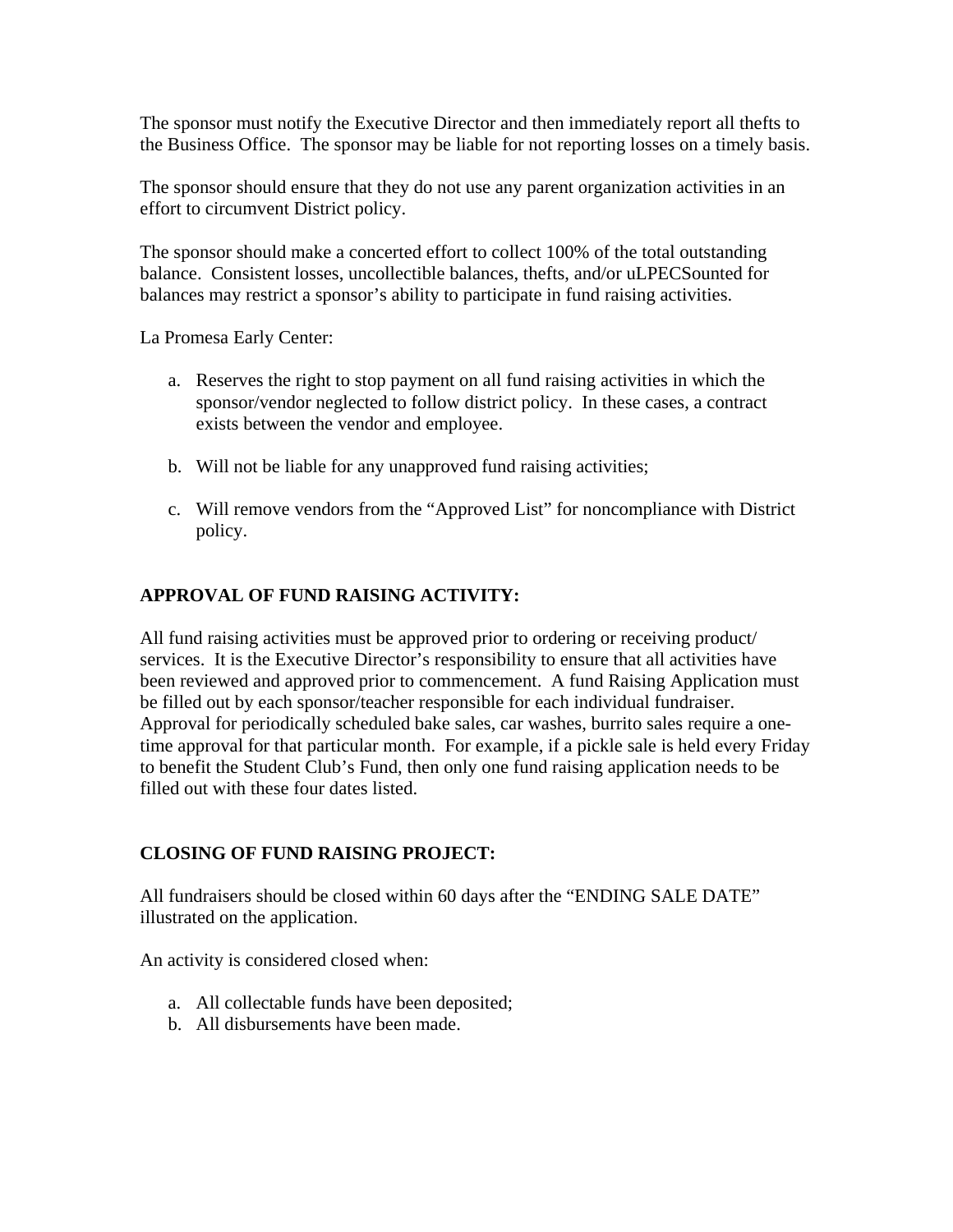**Exception:** Bake sales, one-day food sales/dinners, dances, performances, concerts, car washes, a-thons, book fairs and similar activities not involving controllable merchandise must be recapped within 5 working days after the activity is held.

The sponsor is accountable/liable for safeguarding all items not sold. Future fundraising activities may be affected if the activity is not properly closed.

#### **CASH RECEIPTS:**

The sponsor should use an *Activity Collection Log* at the collection point for students who remit money in order to maintain a system of accountability of each dollar collected. The collection log can be placed on a manila envelope and turned in with receipts. This practice enables the sponsor and the District to account for cash received.

The sponsor must submit all cash to the secretary or financial specialist, for deposit, within 24 hours or one banking day. This is in compliance with the PSAB Supplement 18. The sponsor is liable for funds lost or stolen.

Remittances to the campus financial specialist must be accompanied by the sponsor's *Activity Collection Log* and *Activity Fund Deposit Worksheet*. Totals on both forms must balance.

The Business Office Assistant will issue the sponsor an office receipt for all monies remitted for deposit. The sponsor should not walk away from the business office without their office receipt.

Cash receipted may not be used to cash checks, be borrowed from, lent out, or used to issue cash refunds. All cash refunds should be reflected through an appropriate purchase order.

The sponsor is restricted from using cash collected to make any type of purchases.

Credit in the activity account is final only after the bank reconciliation process has been completed. This will ensure that bounced checks and/or over/short variances have been taken into consideration.

#### **DISBURSEMENTS:**

A purchase order should be issued prior to the ordering of the product. This procedure is the same as with all other purchase orders. A purchase order is not approved until it is approved by the Business Office.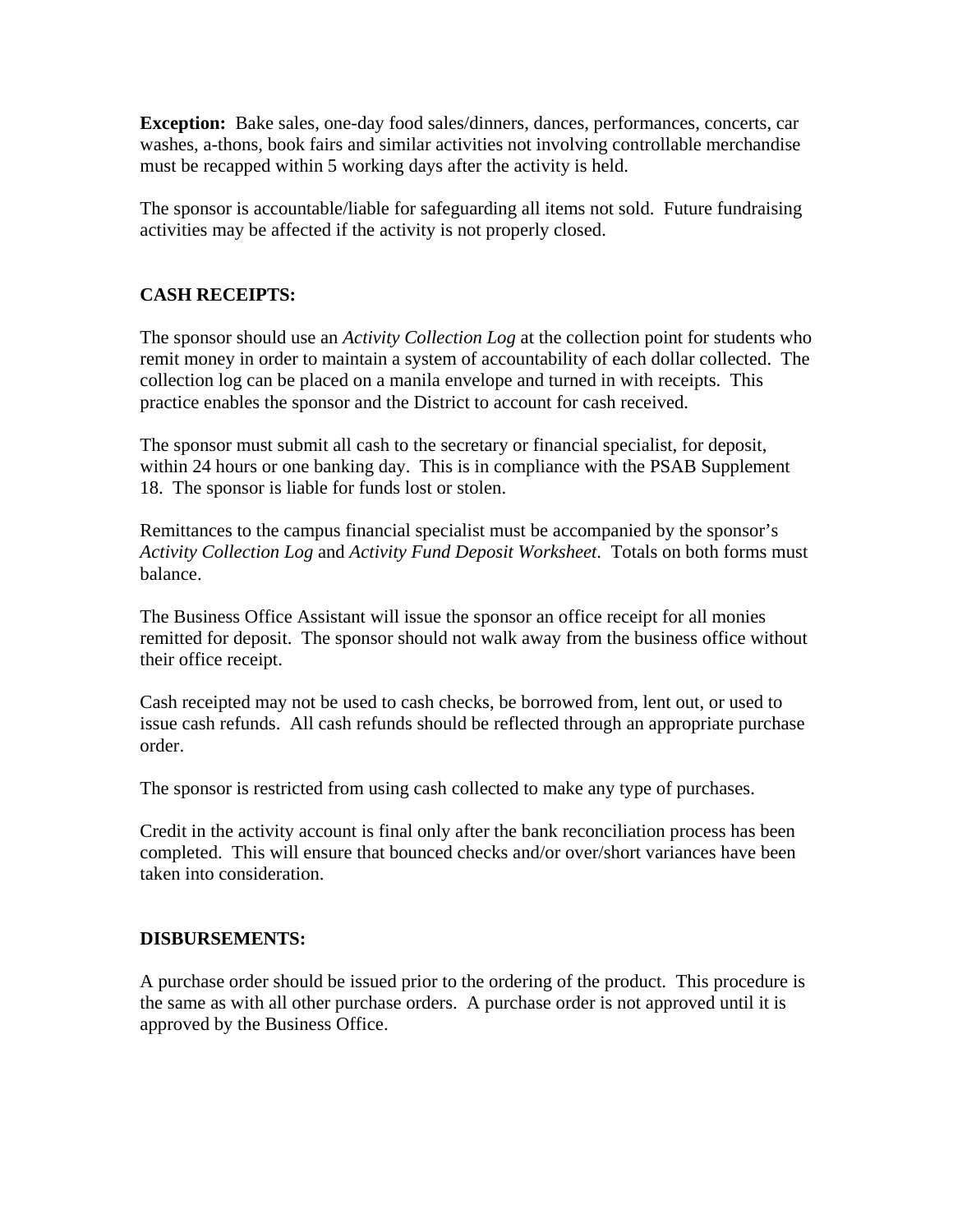#### **CASH DISBURSEMENTS ARE PROHIBITED:**

The vendor may be paid once the activity has generated enough funds to cover the cost. Payment cannot be processed without an original company invoice, which provides unit description, unit cost, free product, other charges, credits, returns, etc.

The purchasing Agent should be contacted immediately if a campus is having problem with a vendor. The vendor will not be paid until all problems are resolved.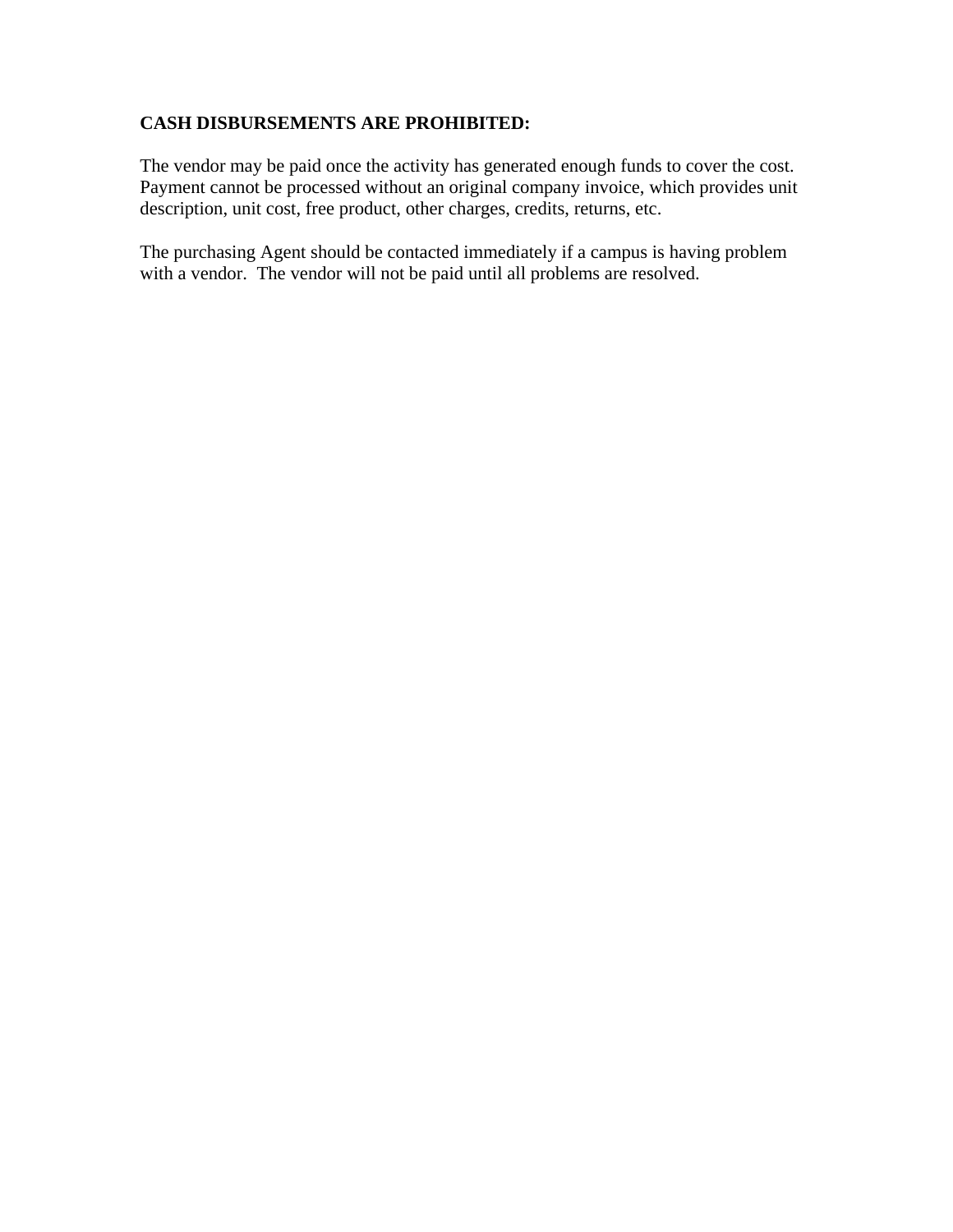# **LA PROMESA EARLY CENTER**

#### **Policy and Procedures for Cash Receipts**

## **CASH RECEIPTS**

La Promesa Early Center will issue a factory pre-numbered receipt for all money received. Checks must be endorsed at time of receipt. The pre-numbered, triplicate receipts need to be controlled and secured by the business office assistant. The original copy of the receipt will be given to the payer; a duplicate receipt will be forwarded on to the business office clerk with a deposit slip and cash received for deposit; and the triplicate will remain in the receipt book. If a receipt is voided, all copies will be marked "VOID" and retained in the receipt book.

## **DEPOSITS**

Money received shall be deposited into the bank within 24 hours or one banking day, as outlined in NMAC 6.2.2.14.3, by the accounts payable clerk and recorded in AptaFund by the business manager. The triplicate receipt along with the deposit slip will be used as the source from which to make entries into the Revenue Ledger of La Promesa Early Center's accounting software.

A cash receipts journal will be used for each fiscal year. It will begin July 1<sup>st</sup> and be closed as of June  $30<sup>th</sup>$ .

## **BANK RECONCILIATION**

The business manager, who is not responsible for receiving cash or issuing checks, will prepare the monthly bank reconciliation. Reconciliation will be reviewed and approved by the Finance Committee. Bank reconciliation will be signed and dated when reviews are completed. The business manager will prepare adjusting journal entries to adjust accounting records to actual based on the reconciliation's ledger as well as post the adjusting journal entry to the general ledger. All adjusting journal entries will received a second review.

## **STUDENT ACTIVITIES**

An administrator or teacher of La Promesa Early Center will supervise all student activities, which involve the receipt of money. Money received should be physically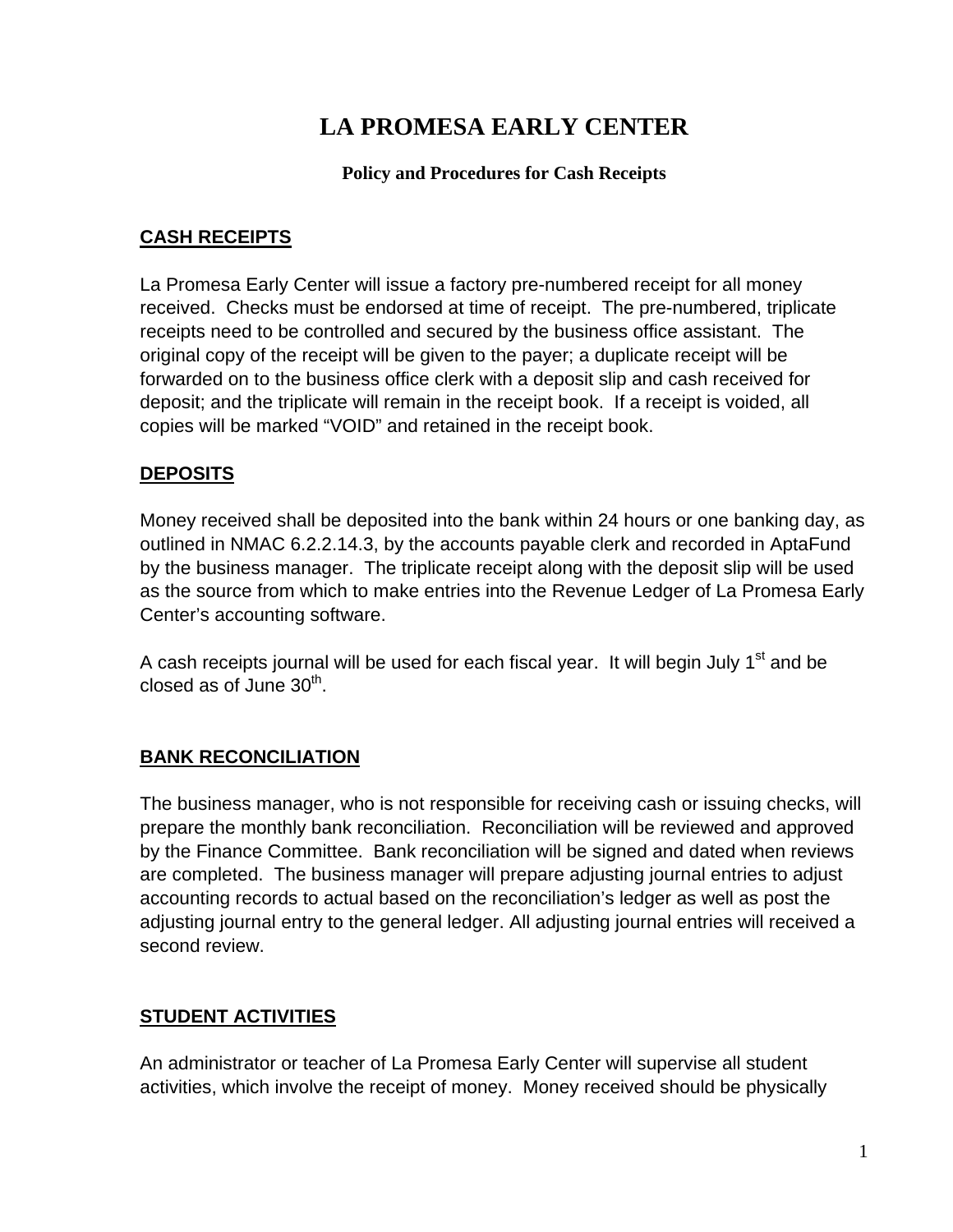safeguarded in a locked file cabinet or safe. Fund raising monies should not be used to pay any school expenses. The money received will be recorded by the school registrar on a deposit slip and forwarded on to the business office clerk to be deposited into the bank within 24 hours of receipt. Using the deposit slip, the business manager will record the amount received into the appropriate revenue account in the school's accounting system.

Once enough money has been raised for the approved activity and the funds are needed, a purchase requisition must be completed in the usual manner in order to request distribution of funds. Disbursements of the funds will be approved by the business manager and prepared by the business office clerk on serially pre-numbered checks.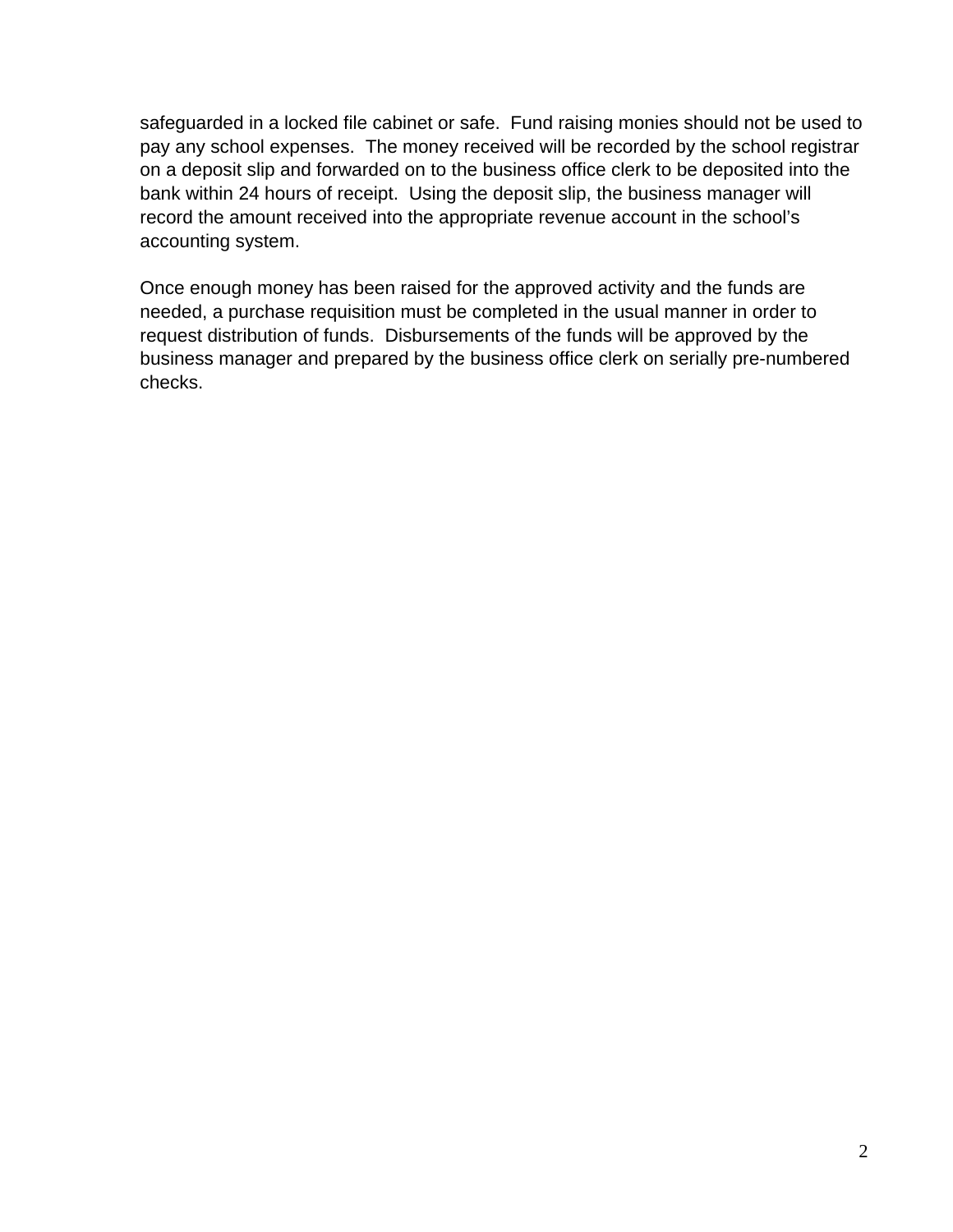# **La Promesa Early Learning Center**

## **Lost, Stolen or Damaged Books Policy**

The school shall follow all state laws and regulations in regard to lost, stolen, or damaged textbooks. Each school shall keep an accurate inventory of all textbooks and school property. The inventory shall be submitted to the school office annually at the end of the school year.

All textbooks and other materials provided for students are a loan and remain the property of the school. Students are expected to treat them carefully.

The Executive Director shall be responsible for developing a system for identifying and distributing school property. Teachers shall be responsible for ensuring that materials assigned to students are tracked and recorded. Before textbook or property distribution, the condition of the material shall be assessed and recorded.

At the end of the school year, when a student leaves the school, or when the material is no longer needed, all textbooks and materials shall be returned. Lost or stolen textbooks shall be replaced by the student in accordance with the following rates:

- Excellent condition: full replacement cost
- Good condition: 75% of replacement cost
- Fair condition: 50% of replacement cost
- Poor condition: 25% of replacement cost

Damaged books shall be assessed at the discretion of the teacher or Executive Director.

All payments received as a result of fines and assessments shall be forwarded to the school office for deposit. Each principal or designee shall maintain records regarding items lost or damaged, fines recovered, and fines outstanding. Receipts shall be given for each payment with a copy of the receipt sent to the school office.

Students receiving free or reduced lunch who cannot pay for replacement or assessment costs may, with the supervision of the building Executive Director and the approval of the parents of the student, provide school or community service in lieu of money to compensate for the lost or damaged materials. The amount of time shall be determined by the building Executive Director.

All obligations shall be met before final report cards are issued or records sent to other schools.

The Executive Director or designee shall prepare an annual report concerning lost, stolen, or damaged property as required by the state.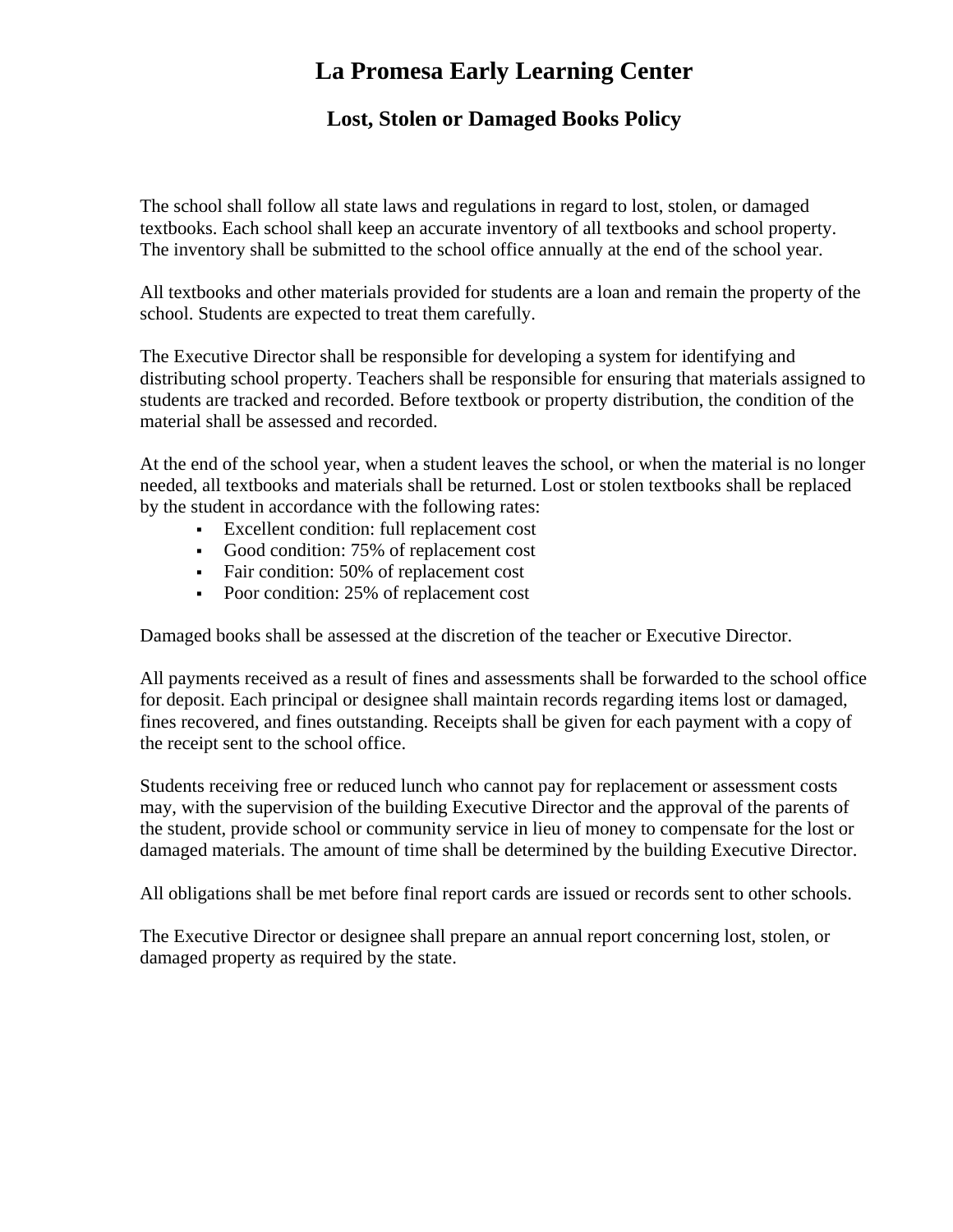## **LA PROMESA EARLY LEARNING CENTER**

#### **Policy and Procedures for Purchasing**

The following policies and procedures for purchasing are in compliance with the requirements established within the grant and the State Procurement Code (Section 13- 1-1 through 13-1-199, NMSA, 1978 Compilation).

### **PURCHASE REQUISITION**

A purchase requisition (PR) or equivalent must be submitted to the Business Office for review. The business manager will use this PR to verify that sufficient budget capacity and cash balance exist to make additional expenditures. If sufficient budget and cash balance exist, the business manager will then assign a Purchase Order.

#### **PURCHASE ORDER**

A purchase order number will be assigned and a PO will be prepared from the information provided in the purchase requisition. An original copy of the PO must be signed by the principal and returned to the business office where it will be forwarded to the appropriate vendor. Purchase orders that have been initiated but not issued should be voided in order to prevent duplicating PO numbers. One copy of the purchase order, including voided Pos, will be retained and filed by vendor within separate vendor files in the business office. Another copy of the purchase order will be kept in an *Open PO* file along with the original purchase requisition in the business office.

### **RECEIVING**

Once the goods are delivered, the office manager or designee must inspect the items for visible damage in the presence of the carrier. Damaged goods should not be accepted. The receiver must also compare the quantities received to the quantities recorded on the packing list. Once this information is verified, the receiver must initial and date the packing list and submit it to the business office where it will be compared and attached to the open purchase order and original purchase requisition and filed in the *Pending Invoice* file until receipt of invoice.

For partial shipments or returned items, the business office will make a note on the open PO as to which items have been received and/or returned and attach a copy of the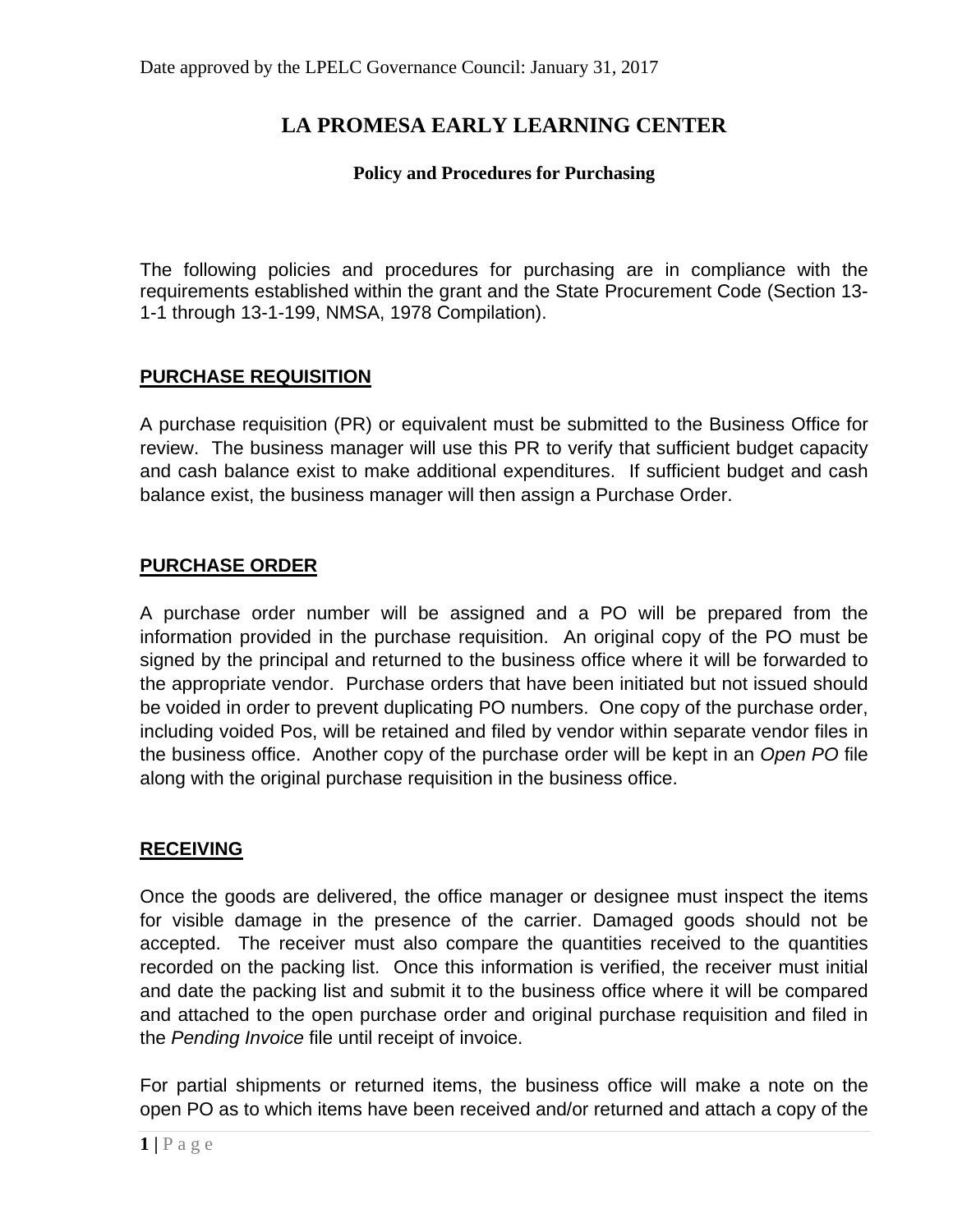PO to the partial shipment packing list and file it in the *Pending Invoice* file until receipt of invoice. The original PO and PR will be kept in the *Open PO* file until the shipment is complete.

## **INVOICES**

Invoices will be received and date stamped by the business office. The business manager will review the vendor invoice for mathematical accuracy as well as compare terms, quantities and prices to the purchase order, packing list and purchase requisition, and initial the original invoice to indicate evidence of such review. Differences must be resolved before payment is made. If a partial shipment was received, the vendor will only be paid for the items received. The original invoice will then be attached to the PO, packing list and PR. The business manager will then forward the original voucher and supporting documentation to the accounts payable clerk who will record the invoice into the accounting database for payment.

## **ACCOUNTS PAYABLE**

An open payables list will be created and reviewed by the business manager on a weekly basis in order to select which vendors to be paid. The accounts payable clerk will prepare and print the selected checks from the accounting database and obtain proper signatures. All checks require two (2) signatures. Once the signatures are acquired, the invoice will be stamped "Paid" and dated accordingly. The check stub will be attached to all supporting documentation and filed in the Vendor files in the business office.

The Business Manager or his or designee will compare the check to the check register on a test basis to ensure that the following agree:

- 1) Check Number
- 2) Payee
- 3) Account Code
- 4) Amount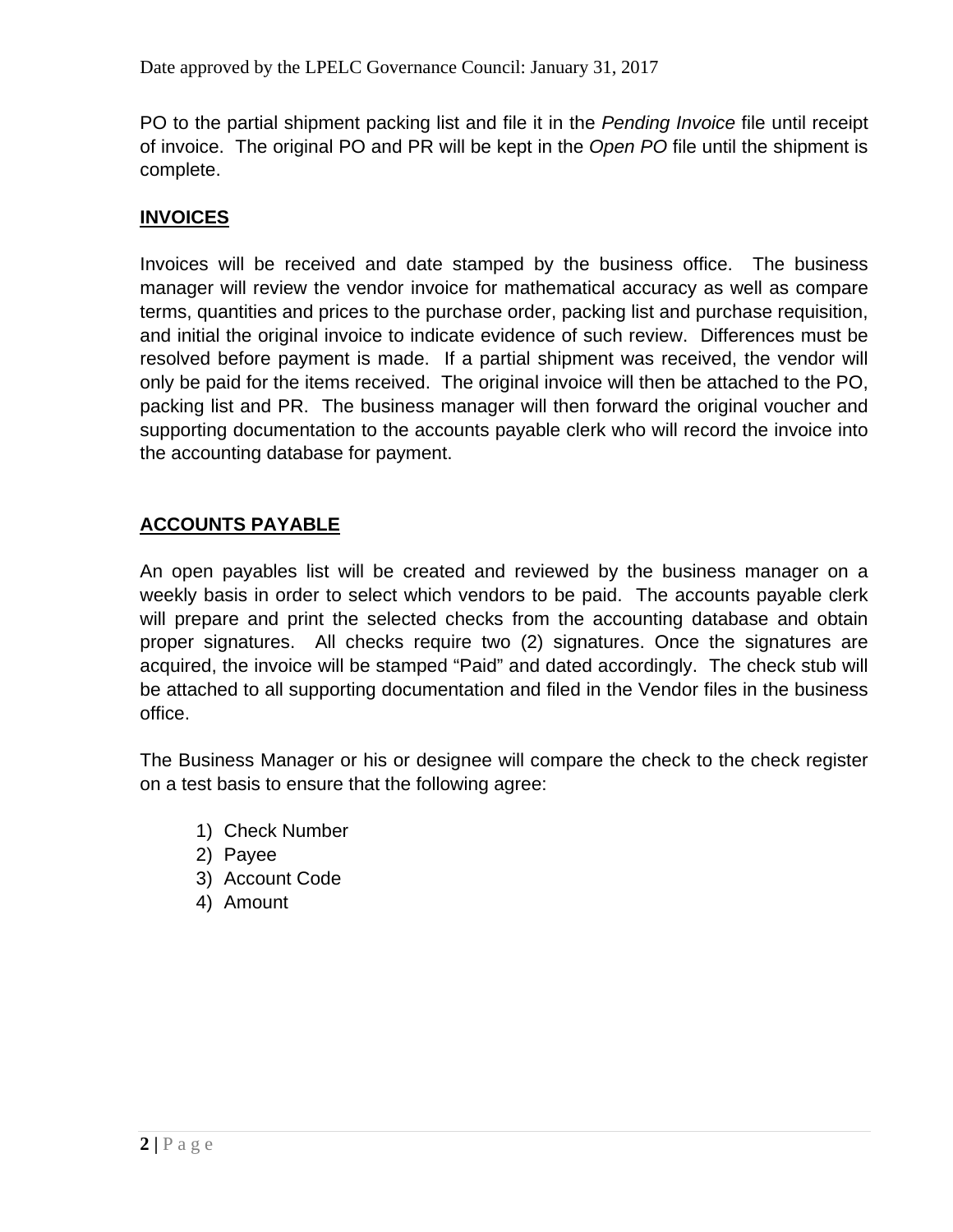### **RESPONSIBILITY OF SCHOOL EMPLOYEES**

La Promesa Early Learning Center staff members must decide what performance requirements are needed. Brand names or personal preference should not be the determining factor. Pricing must be competitive. It is extremely important to plan purchases to allow adequate time for the business office to compare purchase need to the budget and to meet legal requirements and delivery lead times. Staff should allow approximately two weeks for processing plus delivery time.

Federal and State laws and regulation require that a purchase order must be issued before any product or service is purchased. All School funds, including activity funds, require a purchase order. *Administrators and teachers may be personally accountable for purchases that do not comply with School requirements.*

### **TYPES OF PURCHASES**

- 1. Check Bequests: Purchases, which are determined to be exempt or of noncompetitive nature by the Procurement Office will be processed by this method. Qualifying purchases are as follows:
	- a. Subscriptions, membership fees, registration fees, refunds, reimbursement of petty cash, mileage and travel authorizations.
	- b. To process, prepare a *Check Requisition* designating the appropriate check request amount and submit with supporting documentation. For travel, the employee must complete a *Travel Expense Report* (see Travel, Per Diem and Mileage section for more details).
- 2. Other Purchases:
	- a. Complete a purchase requisition or equivalent and forward it on to the superintendent for approval in the usual manner.
	- b. Attach three (3) quotes if a single item to be purchased exceeds **\$5,000**. The quotes must include vendor name and telephone number. Be sure each quote is inclusive of all charges and freight.
	- c. For planning purposes, allow 14 working days for processing, which does not include delivery time.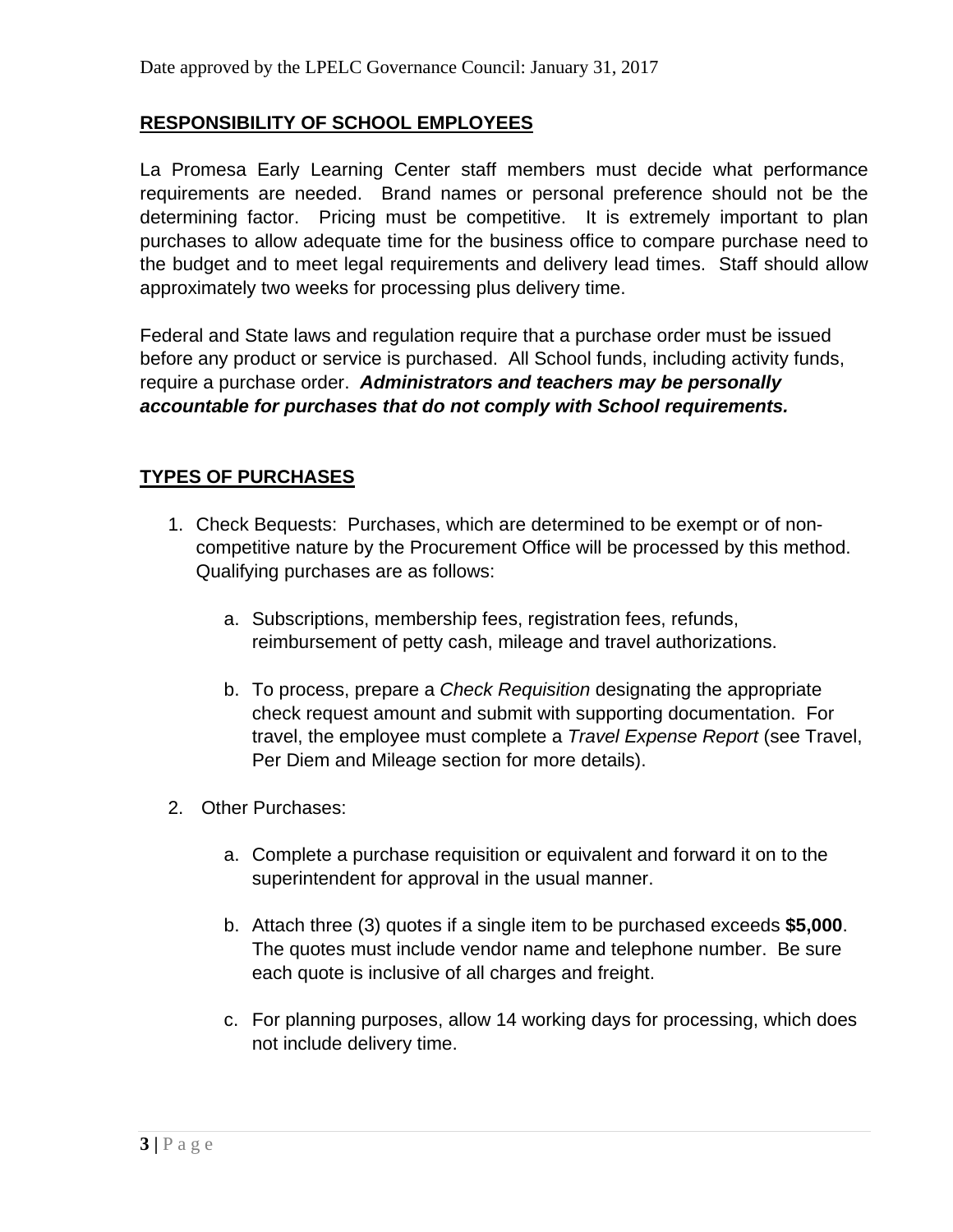- 3. \$60,000 or more for Tangible items and/or Contracted Services require Formal Bids: If the estimated or actual cost of a purchase exceeds these amounts, you must:
	- a. Establish funding
	- b. Prepare "draft" specification, which clearly identify the technical and performance requirements of the item or service required.
	- c. Identify any vendors who you know can supply the item or service required.
	- d. Submit the requisition and "draft" specifications to the Business Office to be formally bid. The business office will mail or otherwise distribute bid documents as well as publish public notice not less than ten calendar days prior to the date set forth for the opening of the bid.
	- e. For purposes of planning, please allow at least 35 working days for processing and award, which does not include delivery time.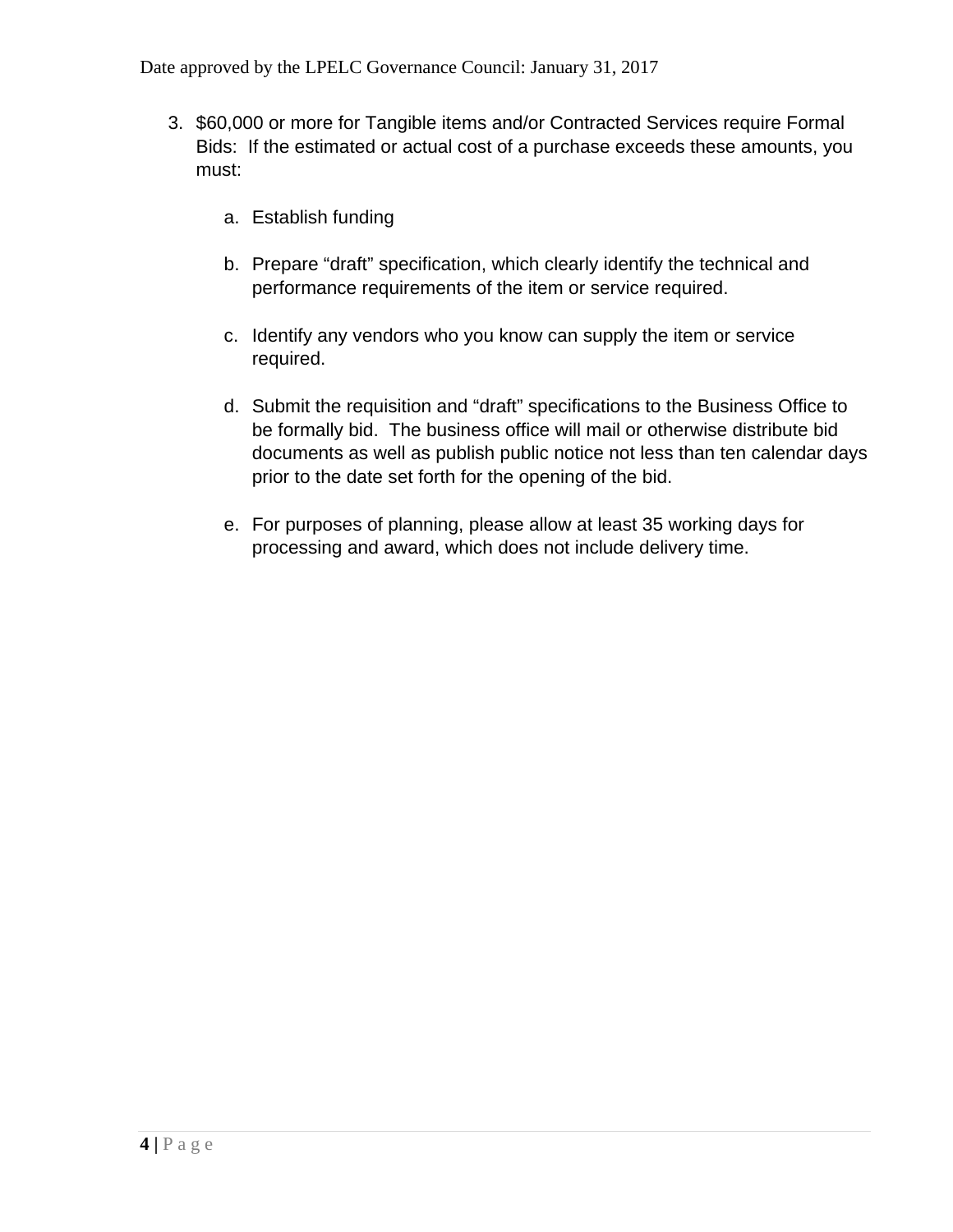### **Purchasing Flow Chart**

#### **Purchase Requisition (PR)**

•PR prepared locally and sent to Business Office •Business Office verifies availability of funds and prepares Purchase Order (PO)

#### **Purchase Order (PO)**

- •PO number assigned and PO prepared based on information from PR
- •Original copy of PO signed by Principal and submitted to Business Office
- •One copy of PO placed in vendor file; One copy filed with PR in Open PO file



#### **Invoices**

- •Invoices will be received and date stamped by the business office
- •Invoices are reviewed and initialied by the business manager
- •Differences are resolved as needed
- •Invoices are attached to PO, PR, and packing slip
- •Invoice and supporting documentation is forwarded to AP clerk
- •AP clerk records invoice into accounting database for payment

#### **Receiving**

- •Upon delivery, in the presence of carrier, items inspected by Office Manager of Designee
- •Shipment inventoried, quantities received verified against and quantities on packing slip
- •Receiver dates and initals packing slip and submits to Business **Office**
- •Initialed and dated packing list is compared and attached to open PO and PR
- •All items filed in pending invoice file until receipt of invoice

#### **Accounts Payable (AP)**

- •Business manager creates and reviews open payables list
- •AP clerk prepares and prints select checks from accounting system and obtains signatures
- •Checks require two signatures •Invoices are stamped 'paid' and are dated accordingly
- •Check subts attached to supporting documentation and filed in vendor file
- •Check compared to check register to verify agreement of ckheck number, payee, account code, and amount.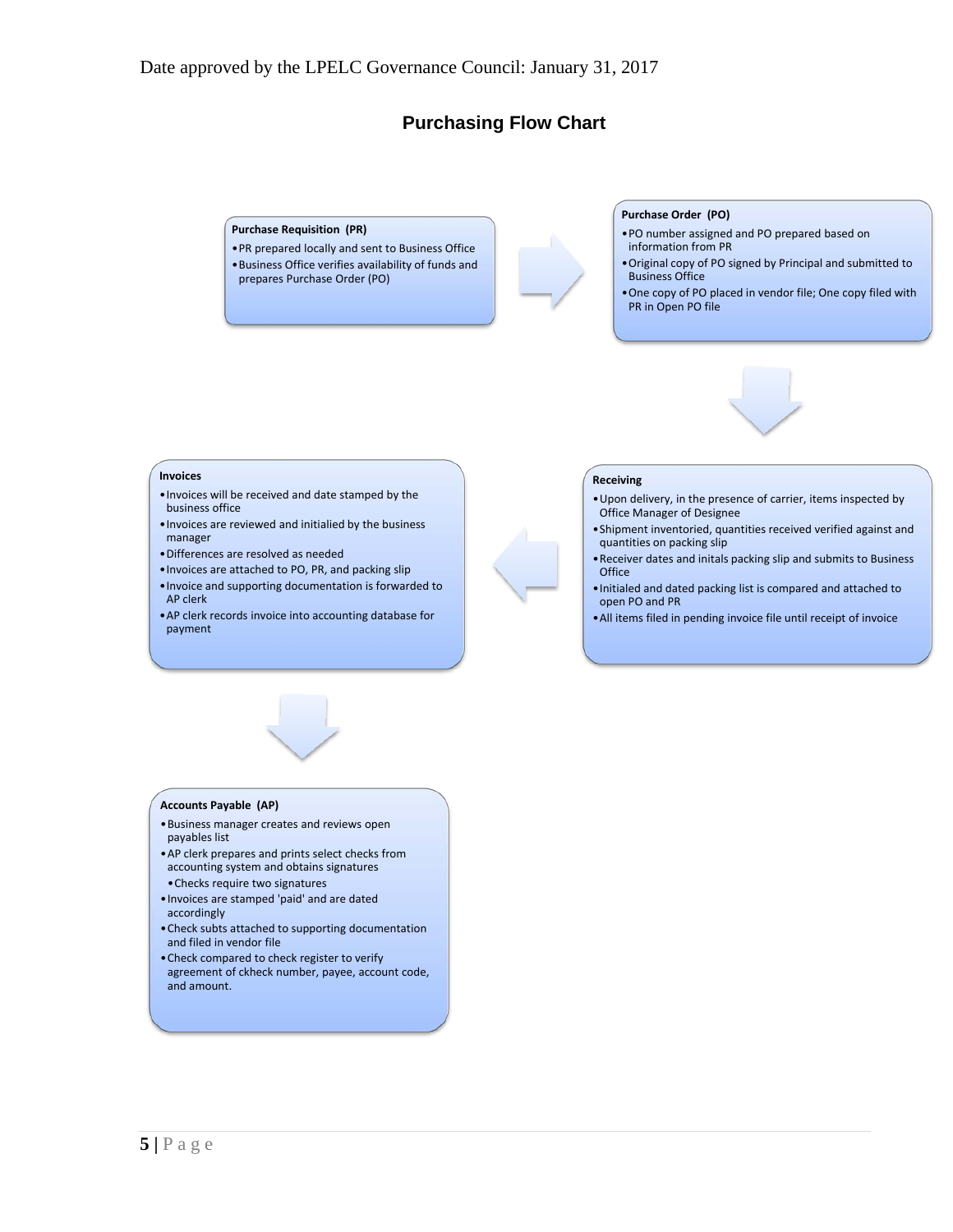# **La Promesa Early Learning Center**

## **Procedures for Issuing of Textbooks and Materials SB 1019**

La Promesa Early Learning Center requires that every student have a textbook or appropriate instructional materials for each class that conforms to the curriculum requirements and allows students to take those textbooks or instructional materials home. All non-consumable textbooks and instructional materials must be returned at the end of each school year. In order to help guarantee the durability and utilization of such textbooks and instructional materials, we have implemented the following policies:

#### *School:*

- 1. Make sure to mark and number all textbooks and instructional materials, which will be assigned to students.
- 2. Keep a log of all textbooks and instructional materials, and where they are assigned to.

#### *Teacher:*

- 1. Explain lost, damaged or stolen textbook and materials policy.
- 2. Inform students of replacement costs associated with the textbook or materials being issued.
- 3. Provide an orderly disbursement of textbooks and materials. *No student whose name appears on the textbook obligation list should be issued a textbook or other instructional materials.*
- 4. Have students sign out for textbooks and materials on appropriate form.
- 5. Inspect textbooks and materials for any irregularities and make a note of such irregularities.
- 6. Have students cover their books.

#### *Student:*

- 1. Sign out for textbooks and instructional materials making sure that he/she is issued the correct copy number.
- 2. Inspect textbook for damage and report any irregularities to the teacher.
- 3. Cover textbooks.
- 4. Maintain and return textbooks and instructional materials in reasonable condition, allowing for normal usage.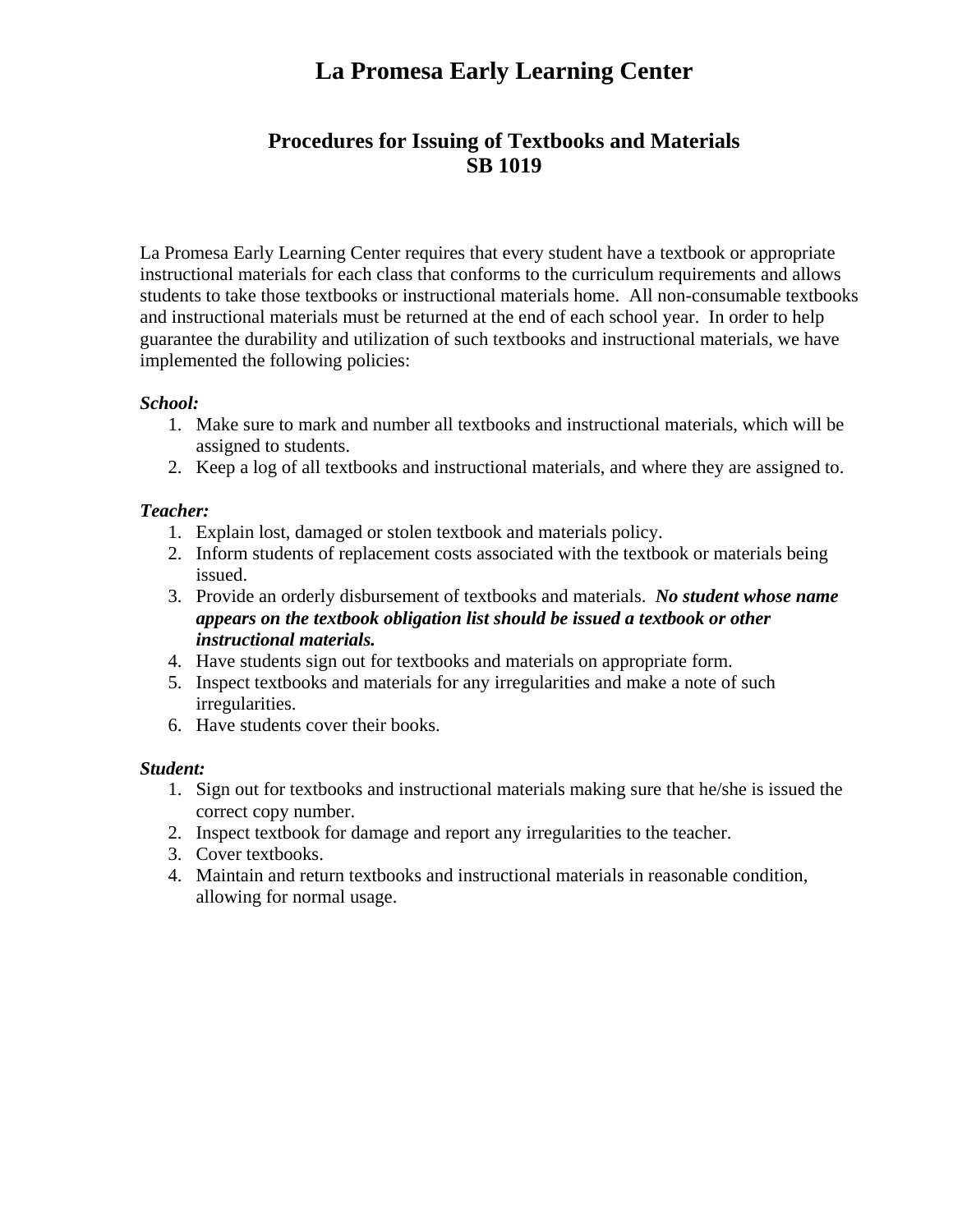## *TIME SHEET/TIMESHEET POLICY Non-Exempt Employees*

Each non-exempt employee is required to have a record of hours worked. For non-exempt employees required to use time sheets, the following regulations will apply:

- 1. Non-Exempt employees are required to begin at their assigned start time, and must record their time when they go on and off duty.
- 2. Employees are required to record any time they leave the work site, for any reason, other than their assigned work duties.
- 3. Unless authorized in writing by the Executive Director *and* Business Office Manager, no employee may sheet in more than 5 minutes prior to, or 5 minutes after, the start of their shift. Employees may not sheet out more than 5 minutes prior to, or 5 minutes following the end of their shift.
- 4. Recording time in within the time-frame specified in item three, will be considered as an on-time report for duty.
- 5. Employees will be paid according to their contract, however, time recorded will be used to ensure that employees are working actual contract hours. Because non-exempt employees are reported as hourly employees, any time less than contract hours will be fully docked within the current pay period. Any time worked over contract hours will be paid within the current pay period. Any adjustments to the recorded time must be approved by the Executive Director *and* Business Manager.
- 6. Unless the employment contract includes a working lunch, which employees are paid for, employees must clock out for their designated lunch time. All employees are free to leave the school premises during lunch, unless the employment contract includes a working lunch.
- 7. Employees should not sheet out for designated break times and must stay in the assigned work are during the break.
- 8. Non-exempt employees who have worked time in excess of 40 hours per week will be paid time-and-ahalf for all time exceeding 40 hours.
- 9. Except in emergency circumstances, prior permission to work overtime as well as time exceeding contract hours should be *pre-approved* in writing by the Executive Director *and* Business Manager.

Violations of this policy may result in disciplinary actions; including oral or written warnings, suspension without pay and/or termination. **Under no circumstance** may one employee or any other person record a time sheet or clock in and out for another. Any employee participating in this type of violation will face disciplinary action up to immediate termination.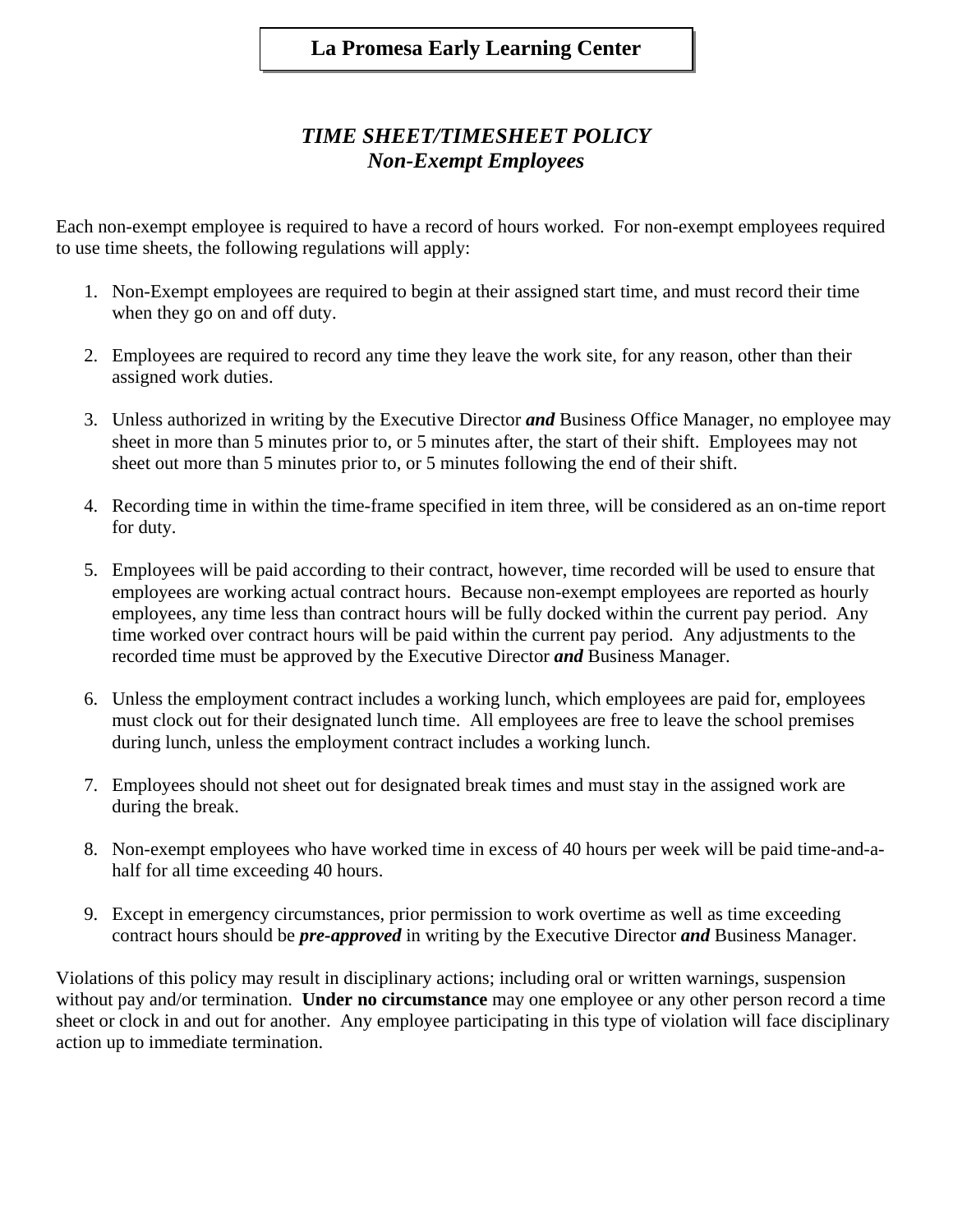## **LA PROMESA EARLY LEARNING CENTER**

#### **Policy and Procedures for Travel, Per Diem and Mileage**

#### **POLICY:**

All travel requests must comply with the requirement set forth on the Procedure as per DFA Rule 95-1. Travel must receive prior approval from the Executive Director/Principal. Pre-approved travel shall entitle the employee payment as defined by the Department of Finance and Administration. Reimbursement shall be made for travel on public conveyance at the most economical rate available for the trip. In accordance with NMCA 2.42.2.11, pre-approved travel in a personal vehicle shall be reimbursed at the rate of 80% of the previous year's Federal IRS rate of mileage reimbursement.

#### **PROCEDURES:**

Prior to travel, the employee must complete a *Travel Request Form* and submit it to the Executive Director or designee for approval, at least one month prior to travel. The approved *Travel Request Form* will then be forwarded to the business manager who will determine whether or not sufficient budget capacity and cash balance exist to make additional expenditures. If sufficient budget exists, the business office will issue a Purchase Order for anticipated expenditures*.* A per diem check will be given no earlier than five (5) days prior to travel for actual hotel expenses. Travel requests made by the Executive Director will be submitted to the Governance Council (GC) in a reasonable amount of time prior to potential travel that will provide the GC adequate time for consideration and approval. In accordance with NMAC 2.42.2.9, LPEC will reimburse actual expenses for meals, not to exceed \$30.00 **per day** in-state and \$45.00 **per day** out-of-state. Receipts are required for hotel and meal expenses*.*

*Within five (5) business days following travel, the employee must complete an Expense Report and/or a Mileage Log to request reimbursement for all travel and mileage expenses. All receipts for out-of-pocket expenditures for transportation, registration and miscellaneous expenses are required for reimbursement. The expense report will be reviewed and approved by the Executive Director/Principal and forwarded to the business office for processing.*